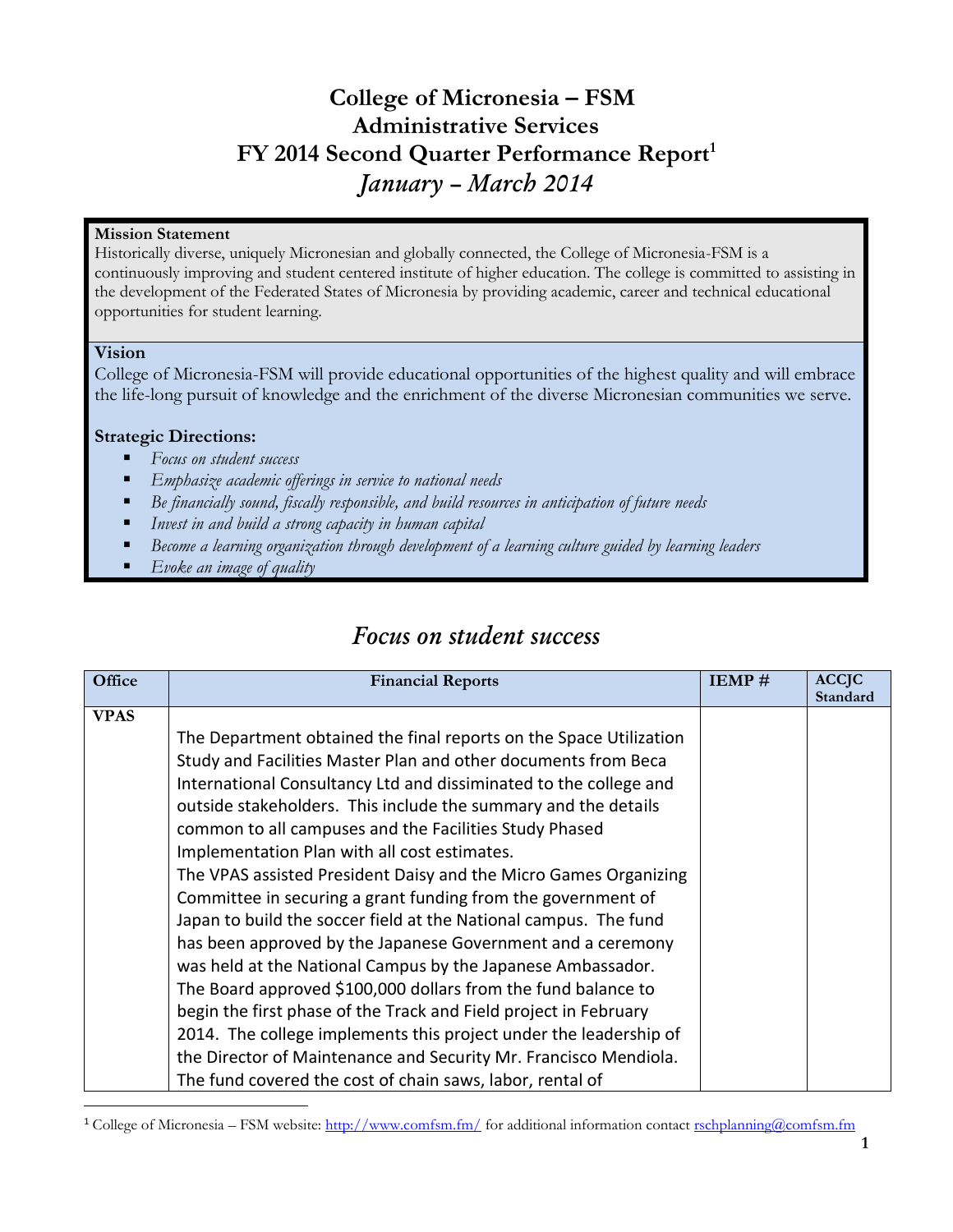| Office                    | <b>Financial Reports</b>                                                                                                                                                                                                                                                                                                                                                                                                                                                                                                                                                                                                                                                                                                                                                                                                        | IEMP# | <b>ACCJC</b><br>Standard |
|---------------------------|---------------------------------------------------------------------------------------------------------------------------------------------------------------------------------------------------------------------------------------------------------------------------------------------------------------------------------------------------------------------------------------------------------------------------------------------------------------------------------------------------------------------------------------------------------------------------------------------------------------------------------------------------------------------------------------------------------------------------------------------------------------------------------------------------------------------------------|-------|--------------------------|
|                           | equipment, and fuel to clear the trees and level the ground. The<br>work is still ongoing in leveling of the ground with the help of the<br>donated excavator, the loader, and rented bulldozers, dump trucks,<br>and excavators. The soil in the area is enough to adequately<br>spread over the area we planned to develop for the soccer field or<br>the Track and Field.<br>The VPAS assisted with the writing of the follow up report to the<br>Accreditation Commission on the outcome of the Space Utilization<br>and Facilities Master Plan study and sustainable funding of the                                                                                                                                                                                                                                        |       |                          |
|                           | college from the Government.<br>The VPAS assisted President Daisy in presenting the college's<br>FY2015 Budget to the FSM Executive Budget Review Committee.<br>The Chair of the Committee, the Honorable Alik Alik expressed<br>continue support for the college from FSM mainly for the annual<br>decrement from the compact.<br>The VPAS assisted Pohnpei Campus with the negotiation on the<br>new MOU on the use of the Pohnpei Small Business Development<br>Center right after the college BOR abolished that last year.                                                                                                                                                                                                                                                                                                 |       |                          |
| <b>Business</b><br>Office | Results of operations for three months (Jan. 01 - March 31, 2014)<br>1.<br>The results of operations for six months of FY 2014 provided a<br>positive fund balance (FB) change of \$2.543 Million.<br>The breakdown of FB change per campus are as follows:<br>National campus<br>(5 121k)<br>Pohnpei campus<br>1.190 Million<br>Chuuk campus<br>468k<br>Kosrae campus<br>205k<br>Yap campus<br>268k<br><b>FMI campus</b><br>130k<br>Other programs/grant<br>430k<br>Restricted fund<br>27k)<br>The first six - month period is expected to provide positive FB<br>change due to the timing of recording. The revenues for two<br>regular semesters consisting of fall 2013 and spring 2014 have been<br>recorded and only summer 2014 is to be recorded for the remaining<br>six months.<br>Refer to attachment 1 for details. |       | <b>III.D</b>             |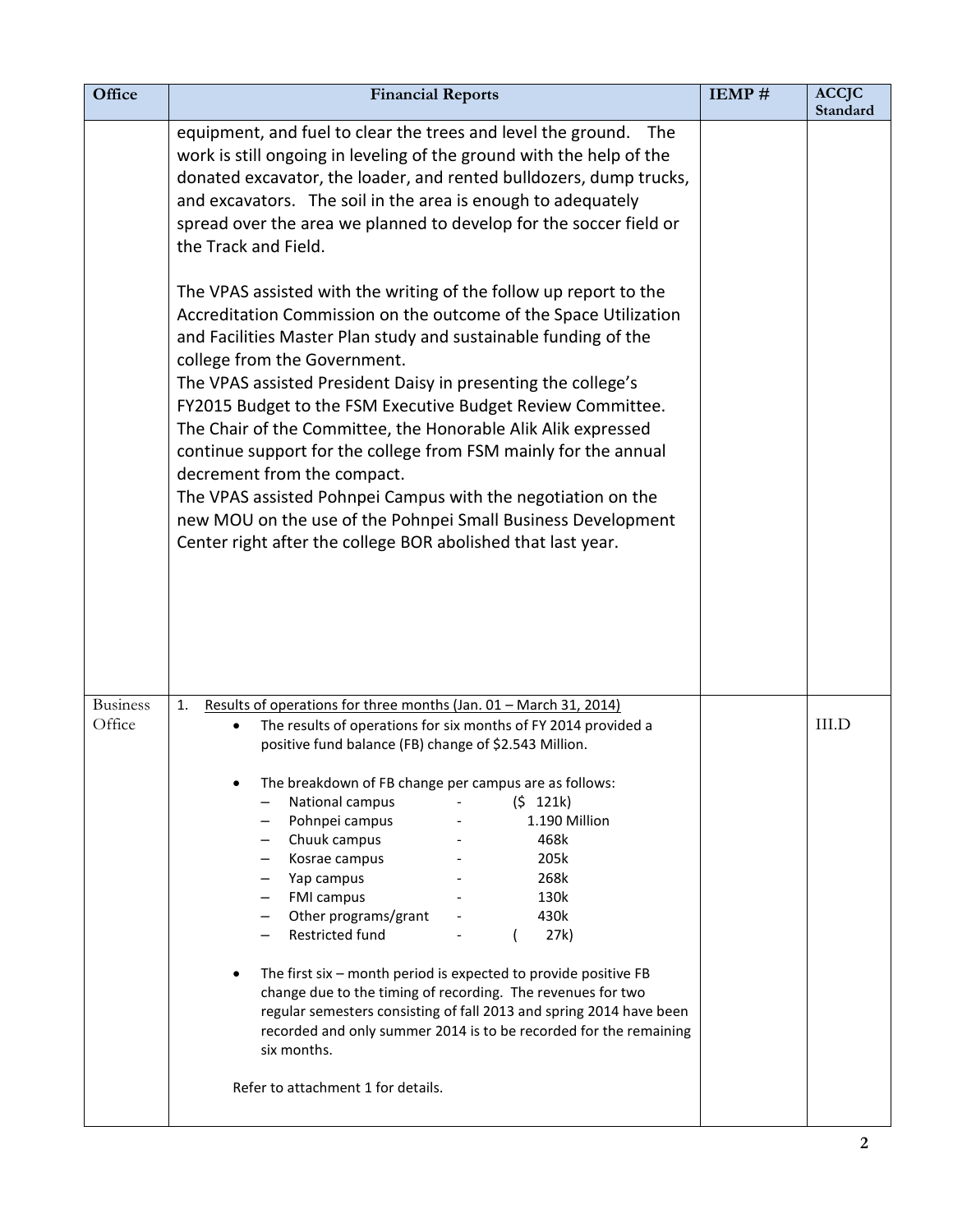### **Be financially sound, fiscally responsible, and build resources in anticipation of future needs – Measure Needs**

| Office                    | <b>Financial Reports</b>                                                                                                                                                                                                                                                                                                                                                                                                                                                                                                                                                                                                                                                                                                                                                                                                                                                                                                                                                                                                                                                                                               | IEMP# | <b>ACCJC</b><br>Standard |
|---------------------------|------------------------------------------------------------------------------------------------------------------------------------------------------------------------------------------------------------------------------------------------------------------------------------------------------------------------------------------------------------------------------------------------------------------------------------------------------------------------------------------------------------------------------------------------------------------------------------------------------------------------------------------------------------------------------------------------------------------------------------------------------------------------------------------------------------------------------------------------------------------------------------------------------------------------------------------------------------------------------------------------------------------------------------------------------------------------------------------------------------------------|-------|--------------------------|
| <b>Business</b><br>Office | <b>Audit of Financial Statements for FY 2013</b><br>2.<br>The auditors are in the process of conducting the field audit. The<br>timeline for the completion of the field audit is on the second week<br>of May.<br>The progress of the audit is within the scheduled completion date<br>of June 30, 2014.                                                                                                                                                                                                                                                                                                                                                                                                                                                                                                                                                                                                                                                                                                                                                                                                              |       | <b>III.D</b>             |
| <b>Business</b><br>Office | 3.<br><b>Endowment Fund</b><br>The market value of endowment fund has increased by \$69k<br>or1.66%, from \$4.162 Million as of December 31, 2013 to \$4.231<br>Million as of March 31, 2014.<br>The increment of \$69 is from unrealized gain for three months<br>$\bullet$<br>covering the period January 31, 2014 to March 31, 2014.<br>The breakdown of the market value of \$4.231 Million per money<br>manager are as follows:<br>Market Value<br><b>Allocation</b><br>$-5$ 1.022 M<br>24.2%<br>Aristotle (LC Value)<br>Rennaisance (LC Growth)<br>558k<br>13.2%<br>$\overline{\phantom{a}}$<br>Atlantic (S/M Cap Growth)<br>239k<br>5.7%<br>$\overline{\phantom{0}}$<br>SEIX (Fixed Income)<br>637k<br>15.0%<br>$\overline{\phantom{a}}$<br>Templeton<br>276k<br>6.5%<br>Brandes (Mature market)<br>889k<br>21.0%<br>$\overline{\phantom{a}}$<br>Lazard (Emerging market)<br>401k<br>9.5%<br>$\overline{\phantom{a}}$<br>iShares ETF (Nat. Resources)<br>209k<br>4.9%<br>4.162M<br>100.0%<br>The above asset allocations are in accordance with the<br>investment policy.<br>Refer to attachment 2 for details. |       | <b>III.D</b>             |
| <b>Business</b><br>Office | <b>Fund Raising</b><br>4.<br>The total fund raising receipts for the first and second quarters of<br>$\bullet$<br>FY 2014 is \$32k. As of the second quarter, the fund raising effort is<br>short by 35% or about \$17k compared with the targeted fund<br>raising of \$50k for two quarters.<br>Refer to attachment 3 for details.<br><b>Endowment and Fund balance</b>                                                                                                                                                                                                                                                                                                                                                                                                                                                                                                                                                                                                                                                                                                                                               |       | III.D                    |
| ٠                         | Percent decrease in fund balance per year will not exceed five (5) percent.                                                                                                                                                                                                                                                                                                                                                                                                                                                                                                                                                                                                                                                                                                                                                                                                                                                                                                                                                                                                                                            |       |                          |

 Dollar amount and percent change in endowment per year. Target for fundraising is \$50,000 annually. The Friends of the College of Micronesia – FSM foundation is currently being organized and will be setting endowment targets in AY 2013/14.

### **Revenue Sources and Allocations**

Diversity of revenue sources: Target to set summer 2013.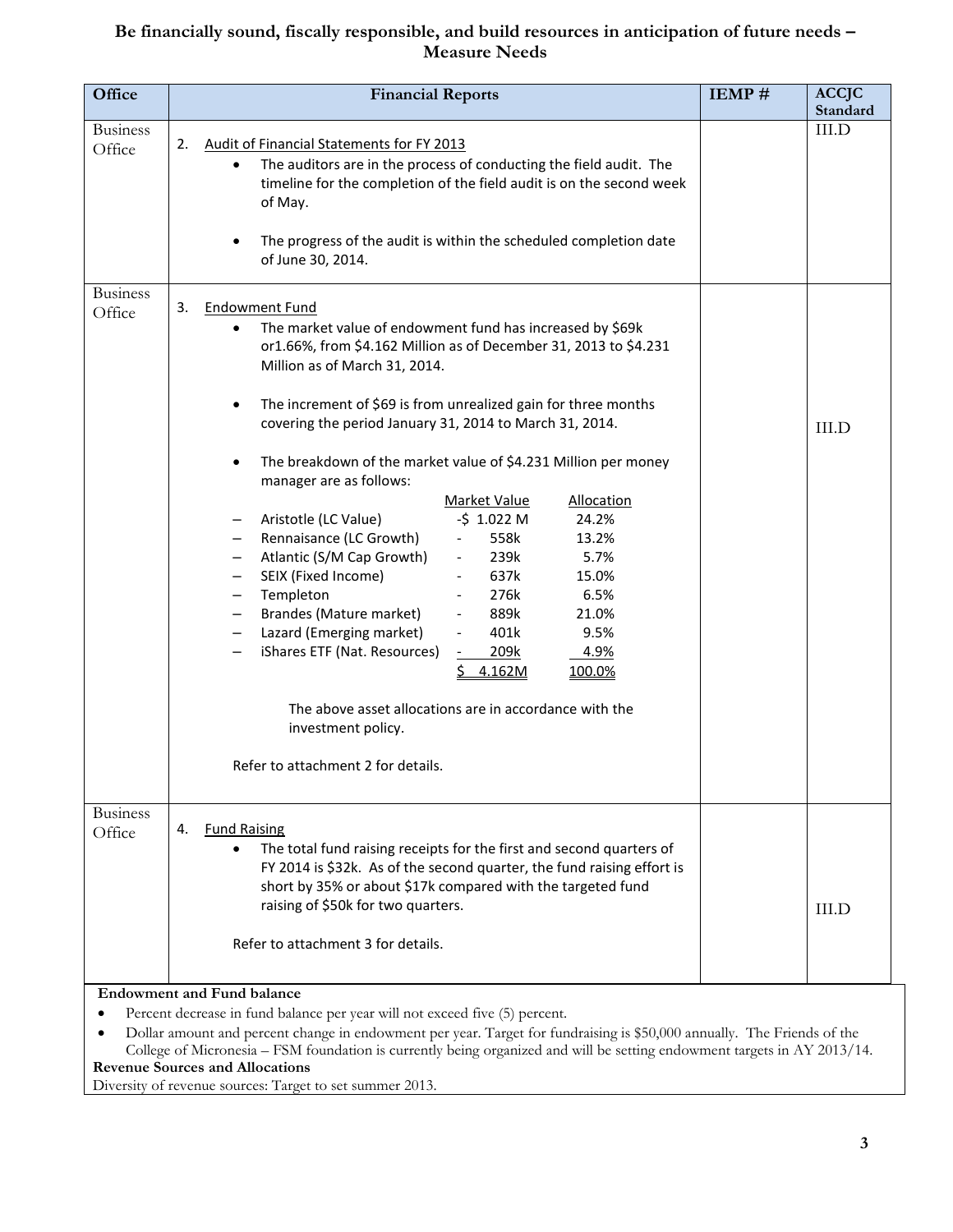| <b>BO</b>       | Complete then implement the streamlining of operations at the<br>college as recommended through the 2009 President's Retreat.                                                                                    | HID(1 of 1)          | BO is not in a position to<br>handle this planning<br>agenda item.                                                                                                                                                                  |
|-----------------|------------------------------------------------------------------------------------------------------------------------------------------------------------------------------------------------------------------|----------------------|-------------------------------------------------------------------------------------------------------------------------------------------------------------------------------------------------------------------------------------|
| <b>BO</b>       | To implement effective enrollment management to maximize the<br>services provided by the college to the community and eventually<br>generate stable financial resources for the college.                         | IIID1(1 of<br>2)     | BO is not in a position to<br>handle this planning<br>agenda item.                                                                                                                                                                  |
| BO              | To consider results of the assessment plan in the allocation of resources<br>and in determining expenditure budgets of offices and campuses.                                                                     | IIID1(2 of<br>2)     | BO is not in a position to<br>handle this planning<br>agenda item.                                                                                                                                                                  |
| <b>BO</b>       | Continue to provide budget information to appropriate college<br>committees and offices to promote the continuous improvement<br>cycle which incorporates both planning and resource allocation.                 | IIID1b(1 of<br>2)    | <b>BO</b> provides the monthly<br>budget and expenditure<br>report.                                                                                                                                                                 |
| <b>BO</b>       | To pursue the development of a policy for graduated tuition<br>increases over the next 10 years.                                                                                                                 | IIID1b(2 of<br>2)    | BO is not in a position to<br>handle this planning<br>agenda item.                                                                                                                                                                  |
| <b>BO</b>       | To continue monitoring projected revenue budget with actual<br>revenue, and handle appropriate actions in a timely manner if there<br>are significant shortfalls.                                                | IIID1c (1 of<br>2)   | <b>BO</b> provides report for the<br>comparison of the<br>projected revenue budget<br>with actual revenue but<br>not in a position to handle<br>appropriate actions.                                                                |
| <b>BO</b>       | To consider enrollment trends and other related information that<br>can provide realistic projection of revenue from tuition and fees.                                                                           | IIID1 $c(2$ of<br>2) | <b>BO</b> is not directly involved<br>in the development<br>budget thus is not in a<br>position to handle this<br>planning agenda item.                                                                                             |
| AS<br><b>BO</b> | To evaluate the existing budget process to ensure efficiency of the<br>college's planning and resource allocation.                                                                                               | IIID1d(1 of<br>1)    | <b>VPAS and IRPO handle</b><br>the budget development<br>and not BO.                                                                                                                                                                |
| <b>BO</b>       | To complete the audit within the period of three months instead<br>of the required timeline of six months, and to maintain the best<br>opinion that an auditor can render in an audit of financial<br>statement. | IIID2a (1 of<br>1)   | <b>BO</b> will coordinate the<br>completion of audit with<br>the auditor. At this time,<br>the 3-month period<br>timeline is not possible.<br>The audit will be<br>completed within the 6-<br>month period ending June<br>30, 2014. |
| <b>BO</b>       | To create a Business Office webpage so that financial reports can<br>be conveniently accessed by the college community at any time.                                                                              | IIID2b(1 of<br>1)    | Done.                                                                                                                                                                                                                               |
| BO              | To increase fund raising activities to generate more funds for the<br>endowment.                                                                                                                                 | IIID2c-e (1 of<br>2) | BO is not in a position to<br>handle this planning<br>agenda item.                                                                                                                                                                  |
| <b>BO</b>       | To continually review and update the financial management<br>policies and procedures.                                                                                                                            | IIID2c-e (2 of<br>2) | The former President did<br>not approve the contract<br>for the person that will<br>review and update the<br>management policies and<br>procedures.                                                                                 |
| <b>BO</b>       | To develop a website for business office to provide easy access to<br>all fiscal policies and procedures including templates of forms and<br>reports to the college community.                                   | IIID2g(1 of<br>1)    | Done.                                                                                                                                                                                                                               |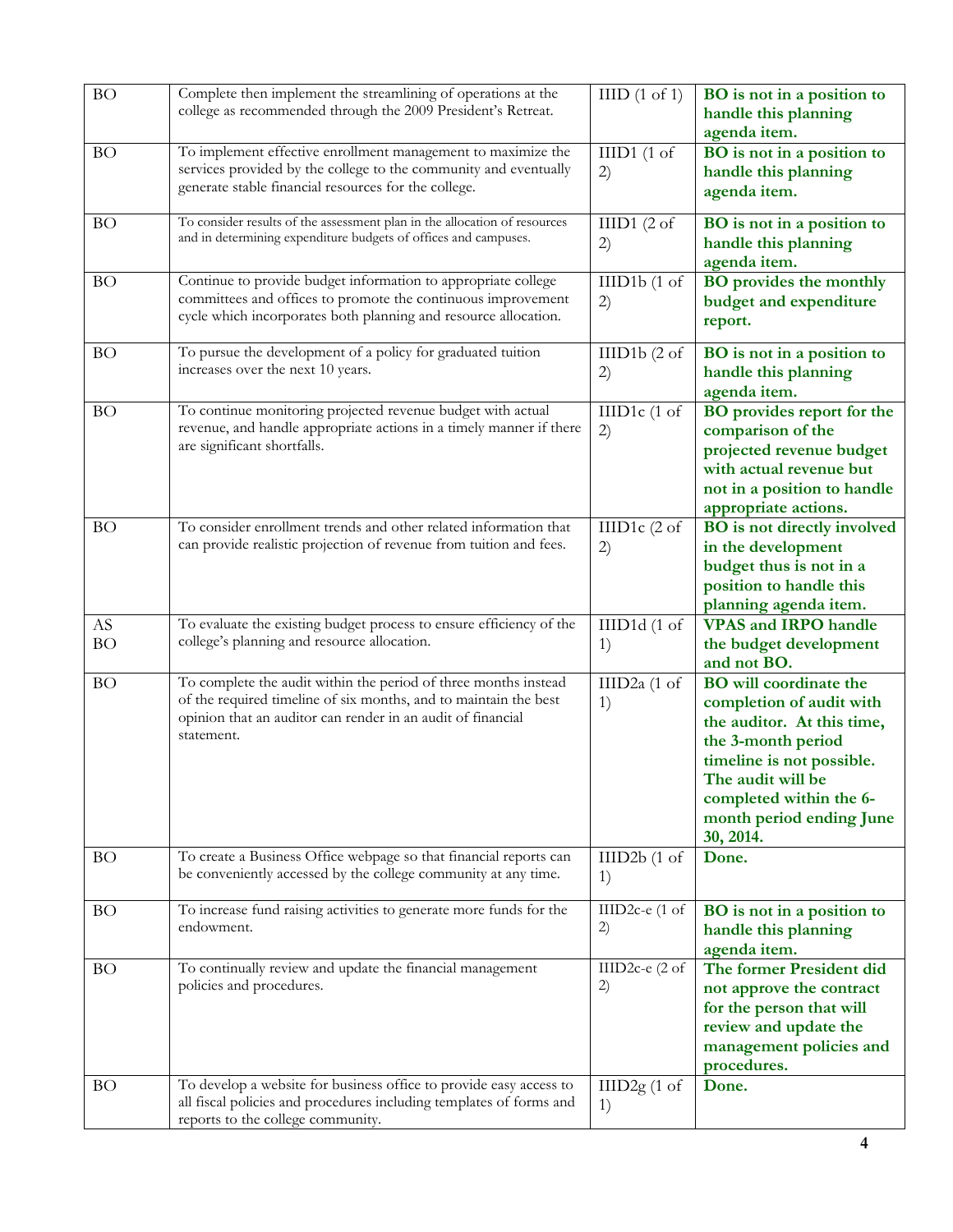| BO | To finalize and implement the assessment tools that will be used | IIID3(1 of | <b>BO</b> is not in a position to |
|----|------------------------------------------------------------------|------------|-----------------------------------|
|    | by offices in assessing the effectiveness of respective programs |            | handle this planning              |
|    | and services                                                     |            | agenda item.                      |

### *Invest in and build a strong capacity in human capital*

| Office     | Accomplishments                                                               | IEMP# | <b>ACCJC</b><br>Standard |
|------------|-------------------------------------------------------------------------------|-------|--------------------------|
| <b>HRO</b> | 99.08% faculty meet minimum qualifications                                    |       | $\rm III$                |
| <b>HRO</b> | 93% of faculty at PNI and National Campus attended March 14                   |       | $\rm III$                |
|            | Professional Development Day in which:                                        |       |                          |
|            | 70.73% completed fall 2013 program level assessment into<br>$\circ$           |       |                          |
|            | TracDat,                                                                      |       |                          |
|            | Drafted improvement plans for 2013-2014 academic year<br>$\circ$              |       |                          |
|            | assessment,                                                                   |       |                          |
|            | 87.80% identified the need to link SLOs to course<br>$\circ$                  |       |                          |
|            | assignments to demonstrate student achievement of SLOs.                       |       |                          |
| <b>HRO</b> | 84% of full time employees attended the March 14 professional                 |       | III                      |
|            | development day in which:                                                     |       |                          |
|            | 100% indicated understanding of materials presented on that day,<br>$\circ$   |       |                          |
|            | 86.49% indicated their contribution toward solutions to identified<br>$\circ$ |       |                          |
|            | problems and issues,                                                          |       |                          |
|            | 75% confirm participation in discussions and ability to share<br>$\circ$      |       |                          |
|            | ideas.                                                                        |       |                          |
| <b>HRO</b> | 36 supervisors at PNI and National Campuses completed 3-9 hours of            |       | III                      |
|            | management training in which:                                                 |       |                          |
|            | 100% found the training relevant and knowledge transferable to<br>$\circ$     |       |                          |
|            | work performance                                                              |       |                          |
| <b>HRO</b> | 100% of the 3 training activities held is the results of identified high      |       | III                      |
|            | priority at the college to meet continuous improvement effort and             |       |                          |
|            | accreditation standards.                                                      |       |                          |
|            |                                                                               |       |                          |

**Invest in and build a strong capacity in human capital – Measures of success Credentialing**

 Tracking of faculty and staff credentials based on aspirational credentialing to be set by September 2013 **Professional Development**

 Percent allocation of professional development funds against prioritized capacity development needs based on prioritized to be established summer 2013.

 Impact of professional development on work performance based on employee and supervisors survey within three (3) months of completion.

## *Department Response to Self-Identified Issues: Planning Agendas*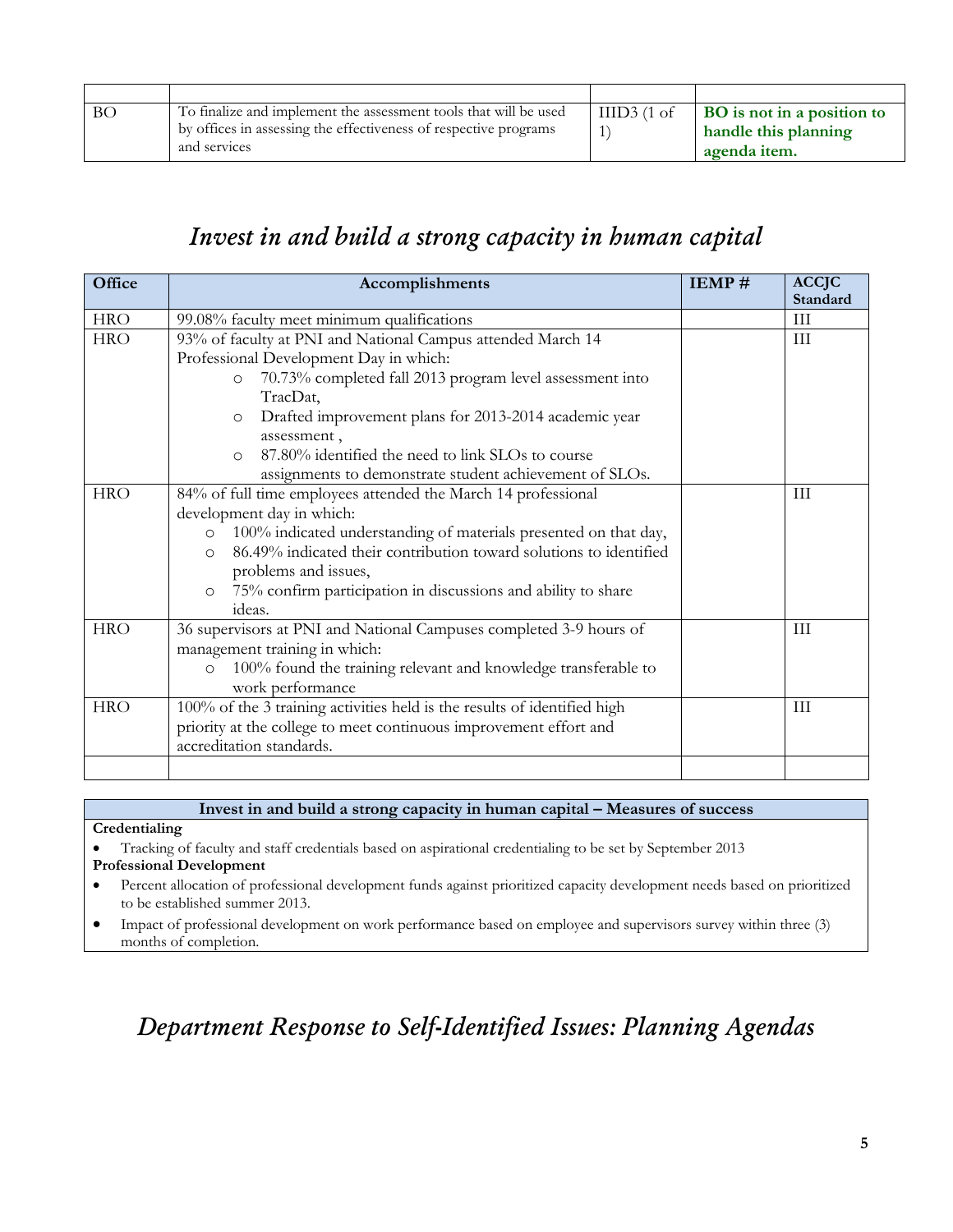| Office    | <b>Planning Agenda Item</b>                                                                                                                                                                                                                                                                                                                                                                                                                                                                                                 | <b>ACCJC</b><br>Standard | Work Completed & Evidence |
|-----------|-----------------------------------------------------------------------------------------------------------------------------------------------------------------------------------------------------------------------------------------------------------------------------------------------------------------------------------------------------------------------------------------------------------------------------------------------------------------------------------------------------------------------------|--------------------------|---------------------------|
| <b>HR</b> | The college through its DAP and ICs,<br>will continue to monitor the faculty<br>evaluations for ratings on<br>"professionalism" to ensure that the<br>college's code of ethics is being<br>followed. Reviews of student rating of<br>faculty will also be monitored to<br>ensure that the code of ethics is<br>maintained.                                                                                                                                                                                                  | IIA7a (1<br>of 1)        |                           |
| <b>HR</b> | The Personnel Committee is<br>developing a policy to address the<br>disruptive resignations specifically for<br>instructors. The human resources<br>office in consultation with the campus<br>directors and vice presidents will<br>provide a revised recruitment plan with<br>timelines to be used at all sites by fall<br>2010.                                                                                                                                                                                           | IIIA1(1)<br>of $1)$      |                           |
| <b>HR</b> | Human resources office will complete<br>the first supervisors training by the end<br>of 2009 after traveling to Yap and<br>FMI. The college will ensure<br>supervisors are properly dealt with<br>through section XVIII Section XIV<br>Termination, Section XV Employee<br>Discipline and Protection, & XVI<br>Grievance Procedures by tracking<br>employees who are evaluated late. The<br>college will complete and implement<br>the revised management tool;<br>Appendix K by spring 2010 followed<br>by more trainings. | IIIA1b(1)<br>of 1)       |                           |
| HR        | The college will have all functional<br>responsibilities reflect the code of<br>professional ethics.                                                                                                                                                                                                                                                                                                                                                                                                                        | IIIA1d(1)<br>of $1)$     |                           |
| HR        | The college will implement the revised<br>recruitment plan, the proposed<br>procedures for creating new positions<br>and using part-time contracts. The<br>college is scheduled to implement new<br>salary schedules by 2012 resulting from<br>the job audit being carried out at this<br>time.                                                                                                                                                                                                                             | IIIA2(1)<br>of 1)        |                           |
| <b>HR</b> | The college will continue to document<br>and utilize the information provided in<br>the trip reports to the sites assessing<br>current practices in this area and make<br>necessary improvements. Enforce<br>section XV of the personnel policies<br>and procedures manual and monitor<br>subsequent inconsistencies.                                                                                                                                                                                                       | IIIA $3(1)$<br>of 1)     |                           |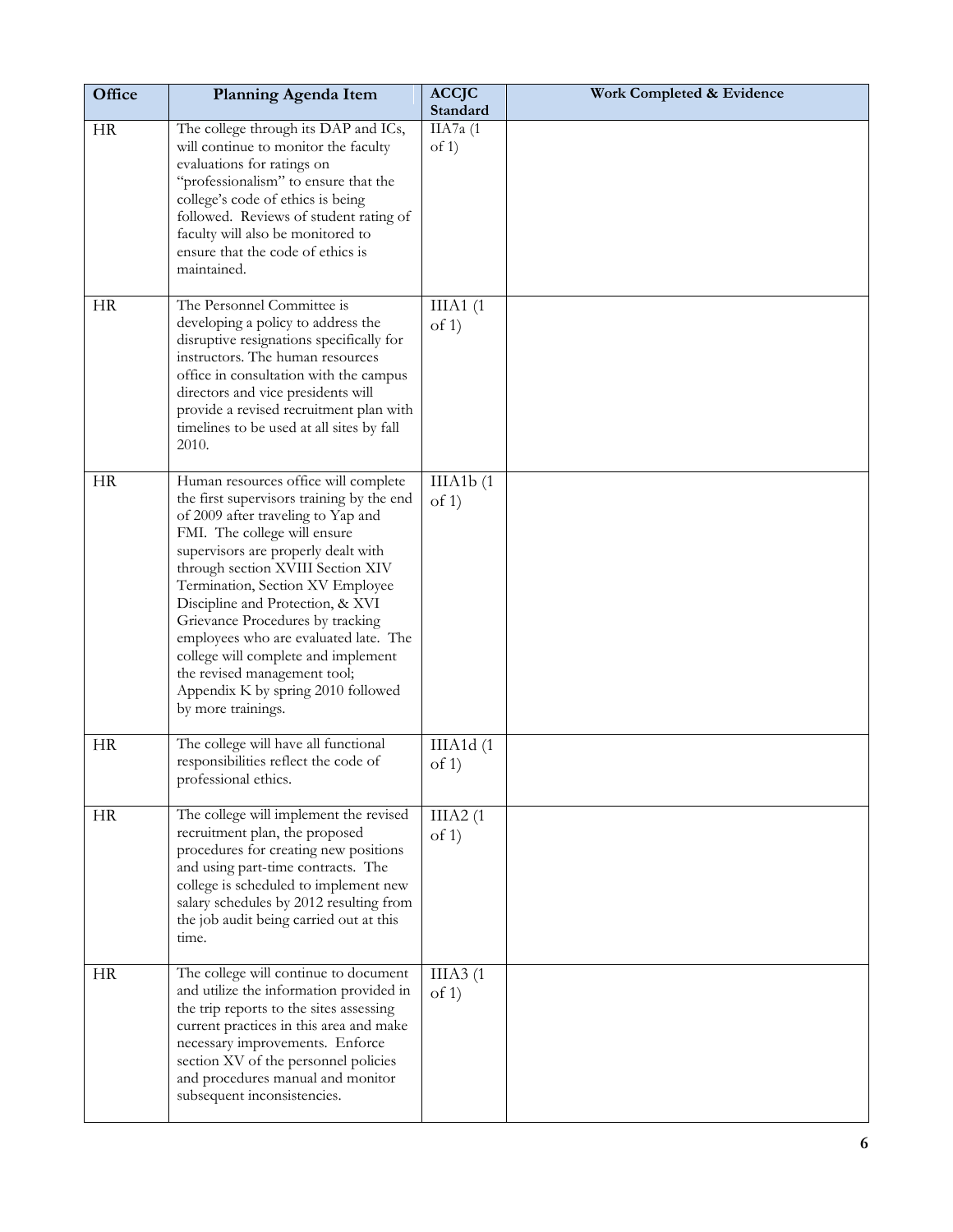| Office    | <b>Planning Agenda Item</b>                                                                                                                                                                                                                                                                                                                                                                                                     | <b>ACCJC</b><br>Standard | Work Completed & Evidence                                                                                                                                                                                                                                                                     |
|-----------|---------------------------------------------------------------------------------------------------------------------------------------------------------------------------------------------------------------------------------------------------------------------------------------------------------------------------------------------------------------------------------------------------------------------------------|--------------------------|-----------------------------------------------------------------------------------------------------------------------------------------------------------------------------------------------------------------------------------------------------------------------------------------------|
| <b>HR</b> | Training will be provided to all<br>personnel who by virtue of their<br>positions are directly involved in the<br>recruitment process to ensure this<br>standard is maintained.                                                                                                                                                                                                                                                 | ШАЗа (1<br>of $1)$       |                                                                                                                                                                                                                                                                                               |
| <b>HR</b> | The personnel committee will research<br>and recommend a policy on personnel<br>records by the end of academic year<br>2010.                                                                                                                                                                                                                                                                                                    | IIIA3b(1)<br>of $1)$     |                                                                                                                                                                                                                                                                                               |
| <b>HR</b> | Complete and implement the<br>scorecard and continue to update the<br>institutional key indicators to support<br>policy development and decision<br>making.                                                                                                                                                                                                                                                                     | IIIA4(1)<br>of $1)$      |                                                                                                                                                                                                                                                                                               |
| <b>HR</b> | The college will establish well-defined<br>communication channels for students<br>in all six sites by the end of year 2009.<br>Through the participation of students<br>in the nine standing committees, data<br>will be collected and used to generate<br>ideas for improvement.                                                                                                                                               | IIIA4c(1)<br>of 1)       |                                                                                                                                                                                                                                                                                               |
| HR        | Supervisors when recommending staff<br>development requests from the<br>committee must ensure that learning<br>needs are clearly articulated and meet<br>with plans.                                                                                                                                                                                                                                                            | IIIA5(1)<br>of 1)        |                                                                                                                                                                                                                                                                                               |
| F & M     | Although the balanced scored indicates<br>there are sufficient classrooms, Yap<br>site has sub-standard classrooms that<br>do not promote adequate learning<br>environments, thus requiring<br>implementation of the institution's<br>capital improvement project budget<br>plan. Develop a facilities master plan<br>that reflects the enrollment trends,<br>needs for programs and services<br>throughout the system (SPG3A). | IIIB(1 of<br>2)          | The Facilities Master Plan Study has been<br>completed that included facilities condition<br>assessment and cost for replacement of the facilities<br>that are deemed beyond repair. The master plan will<br>be submitted to FSM National Government and<br>JEMCO by August 2014 for funding. |
| F & M     | Provide for training of state campus<br>staff in standards, reporting, and<br>monitoring (SPG9).                                                                                                                                                                                                                                                                                                                                | IIIB(2 of<br>2)          | Completed the 2014 preventative maintenance<br>workshop on the week of April 14-17. Yap Campus<br>supervisors will be scheduled for soon.                                                                                                                                                     |
| F & M     | Continue to improve preventative<br>maintenance programs at all sites by<br>improving scheduling, monitoring, and<br>reporting as cited in SPG3B.                                                                                                                                                                                                                                                                               | IIIB1 $a(1)$<br>of $3)$  | Four out of six site have implemented the<br>preventative maintenance program however still<br>needs some improvements in funding,<br>implementation reporting and monitoring.                                                                                                                |
| F & M     | Pursue funding from the compact<br>infrastructure maintenance funds<br>(IMF) to accommodate facility<br>maintenance needs of the college<br>(SPG3B)                                                                                                                                                                                                                                                                             | IIIB1a $(2)$<br>of 3)    | Submission of the Facilities Master Plan Study to<br>JEMCO is scheduled for August JEMCO meeting<br>in Hawaii.                                                                                                                                                                                |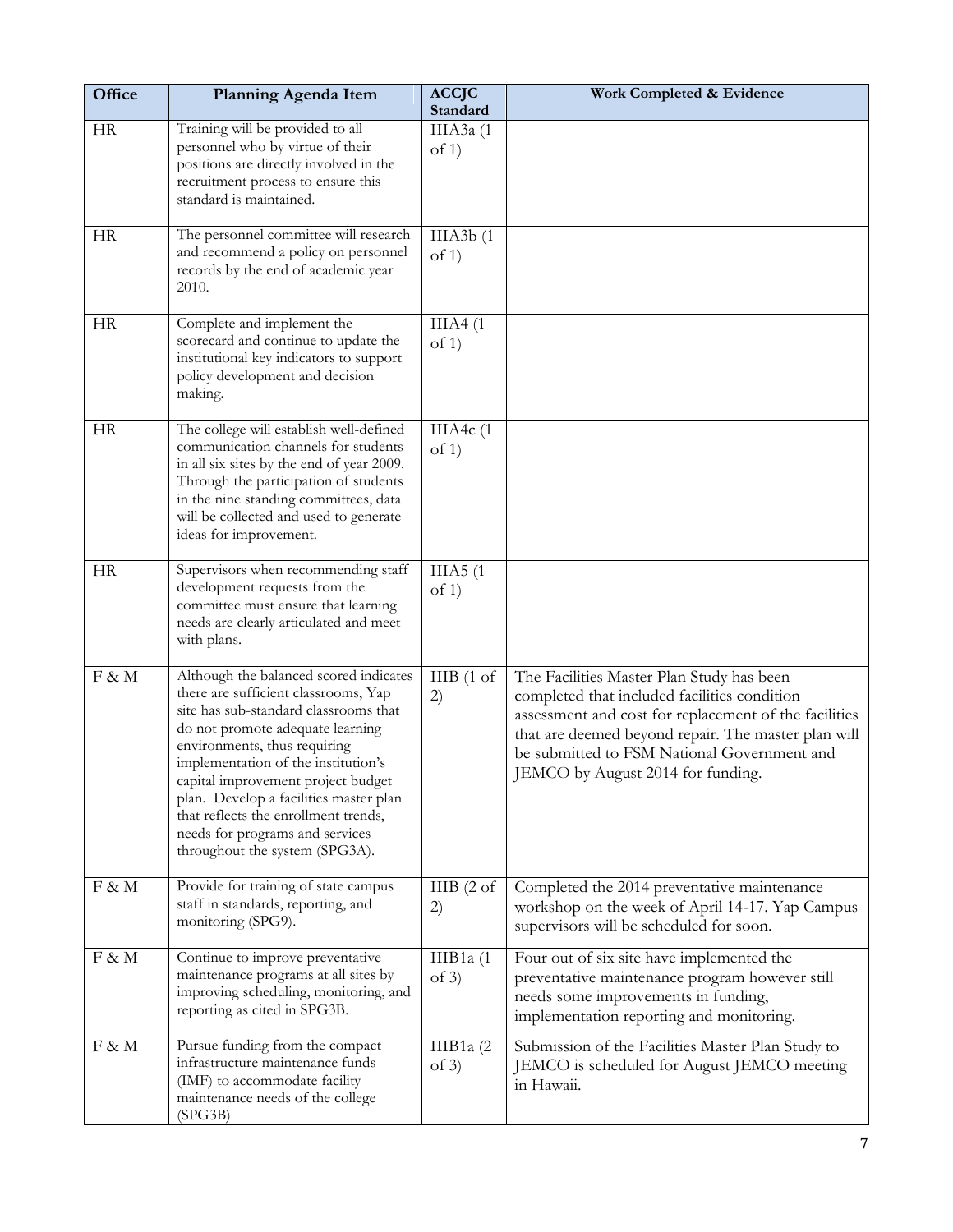| Office   | Planning Agenda Item                                                                                                                                                                                                                                                                                                                                                                                                                                             | <b>ACCJC</b><br>Standard | Work Completed & Evidence                                                                                                                                                                                                                                                                                                                                                                     |
|----------|------------------------------------------------------------------------------------------------------------------------------------------------------------------------------------------------------------------------------------------------------------------------------------------------------------------------------------------------------------------------------------------------------------------------------------------------------------------|--------------------------|-----------------------------------------------------------------------------------------------------------------------------------------------------------------------------------------------------------------------------------------------------------------------------------------------------------------------------------------------------------------------------------------------|
| F & M    | Provide staff training in facilities and<br>safety inspections, and monitoring<br>along reference materials (SPG9).                                                                                                                                                                                                                                                                                                                                              | IIIB1 $a(3)$<br>of $3)$  | Completed the 2014 preventative maintenance<br>workshop on the week of April 14-17. Yap Campus<br>supervisors will be scheduled for soon.                                                                                                                                                                                                                                                     |
| F & M    | Continue with inspection of facilities<br>for safety and accessibility and make<br>necessary improvements as required.<br>Provide training and reference<br>materials for state sites' staff relating to<br>standards and monitoring systems or<br>methods. Establish standard reporting<br>forms for purposes of monitoring and<br>assuring compliance. Assist state sites<br>in preparing and implementing<br>preventative maintenance programs<br>$(SPG3B)$ . | IIIB1b(1)<br>of 1)       | Four out of six site have implemented the<br>preventative maintenance program however still<br>needs some improvements in funding,<br>implementation reporting and monitoring.<br>Completed the 2014 preventative maintenance<br>workshop on the week of April 14-17. Yap Campus<br>supervisors will be scheduled for soon.<br>The workshop included emphasis on assess and<br>safety issues. |
| F & M    | Continue to assist state sites to<br>improve methods of collecting,<br>monitoring, reporting, and analyzing<br>data relating to facilities and efficiency<br>of operations. Improve consistency of<br>the current system at the national site<br>and train staff to evaluate data<br>collected (SPG3A), SPG3B, &<br>SPG3C).                                                                                                                                      | IIIB2(1)<br>of 1)        | Four out of six site have implemented the<br>preventative maintenance program however still<br>needs some improvements in funding,<br>implementation reporting and monitoring.<br>Completed the 2014 preventative maintenance<br>workshop on the week of April 14-17. Yap Campus<br>supervisors will be scheduled for soon.                                                                   |
| F & M    | Continue to solicit support for capital<br>funding through the FSM National<br>Government and implement the CIP<br>budget plan (SPG3A).                                                                                                                                                                                                                                                                                                                          | IIIB2a $(1)$<br>of 1)    | The Facilities Master Plan Study has been<br>completed that included facilities condition<br>assessment and cost for replacement of the facilities<br>that are deemed beyond repair. The master plan will<br>be submitted to FSM National Government and<br>JEMCO by August 2014 for funding.                                                                                                 |
| $F \& M$ | Develop a policy to standardize<br>requests for capital projects and<br>facilities to ensure that facility needs,<br>standards, and the review of processes<br>are routed properly prior to approval<br>(SPG3A&C).                                                                                                                                                                                                                                               | IIIB2b(1)<br>of 2)       | Physical Resources Requisition form have been<br>developed with the required approval of the VP for<br>Administrative Services to ensure that appropriate<br>offices are informed and prepared in advance for<br>planning as well as funding for the project and<br>maintenance are allocated for.                                                                                            |
| F & M    | Ensure that all grant applications are<br>routed through the PRC committee for<br>approval prior to their submission.                                                                                                                                                                                                                                                                                                                                            | IIIB2b(2)<br>of $2)$     | Physical Resources Requisition form have been<br>developed with the required approval of the VP for<br>Administrative Services to ensure that appropriate<br>offices are informed and prepared in advance for<br>planning as well as funding for the project and<br>maintenance are allocated for.                                                                                            |
|          |                                                                                                                                                                                                                                                                                                                                                                                                                                                                  |                          |                                                                                                                                                                                                                                                                                                                                                                                               |
|          |                                                                                                                                                                                                                                                                                                                                                                                                                                                                  |                          |                                                                                                                                                                                                                                                                                                                                                                                               |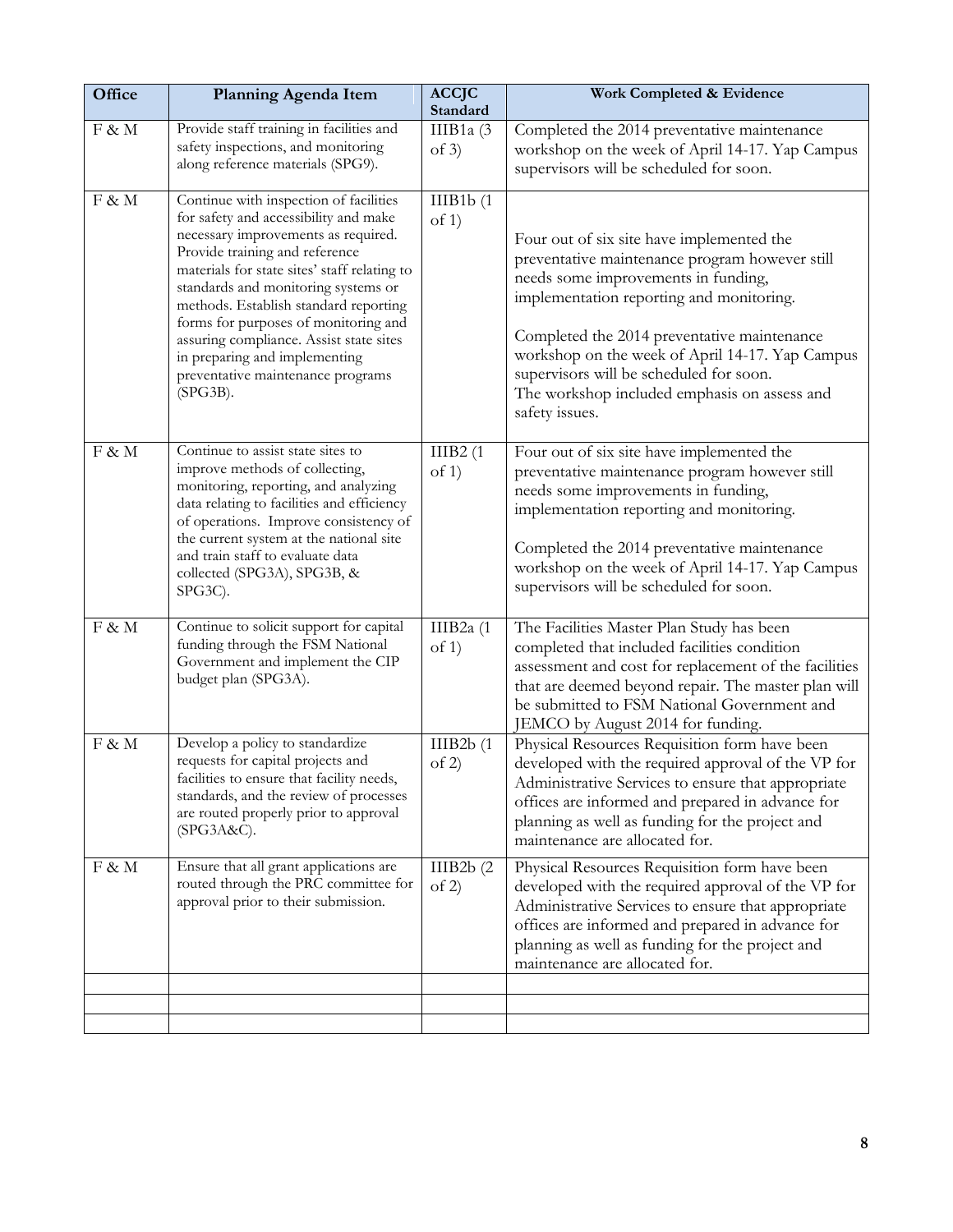## *Become a learning organization through development of a learning culture guided by learning leaders*

| Office | Accomplishments | <b>IEMP # ACCJC</b><br>Standard |  |
|--------|-----------------|---------------------------------|--|
|        |                 |                                 |  |
|        |                 |                                 |  |
|        |                 |                                 |  |
|        |                 |                                 |  |
|        |                 |                                 |  |
|        |                 |                                 |  |

### **Become a learning organization through development of a learning culture guided by learning leaders – Measures of success**

#### **Learning Organization**

- Assessment of the college as a learning organization centered on Peter Senge's Five Disciplines: Systems thinking, Personal mastery, Mental models, Building shared vision, and Team learning. Assessment to be based on evidence generated by the governance structure: committee and team minutes, policy assessment, and program reviews, etc.: Baseline data to be established using a learning organization survey in September 2013.
- Examine organizational culture and organizational leaders for evidence of "proactivity, commitment to learning to learn, positive assumptions about human nature, belief that the environment can be managed, commitment to truth through pragmatism and inquiry, positive orientation toward the future, commitment to full and open task-relevant communication, commitment to cultural diversity, commitment to systemic thinking, and believe that cultural analysis is a valid set of lenses for understanding and improving the world" (Schein, 2010).

#### **Communications**

 CCSSE and CCFSSE analysis: Targets to be set by September 2013 based on CCSSE and CCFSSE administered in spring 2013.

### **Policies**

- One hundred (100%) percent of policies to be reviewed and updated by 2016.
- Percent of policies assessed as per policy assessment cycle (95%)

## *Evoke an image of quality*

| Office | Accomplishments | $IEMP \#$ | ACCJC<br>Standard |
|--------|-----------------|-----------|-------------------|
|        |                 |           |                   |
|        |                 |           |                   |
|        |                 |           |                   |
|        |                 |           |                   |
|        |                 |           |                   |
|        |                 |           |                   |
|        |                 |           |                   |

### **Evoke an image of quality – Measures of success**

#### **Internal**

- Recognition of excellence awards annually.
- Accreditation reaffirmation

#### **External**

 Alumni and employer survey: Surveys to be revised based on strategic plan and administered in fall 2013 to set baseline data.

Survey of FSM political and traditional leadership on perceptions of the college: Baseline data to be set fall 2013.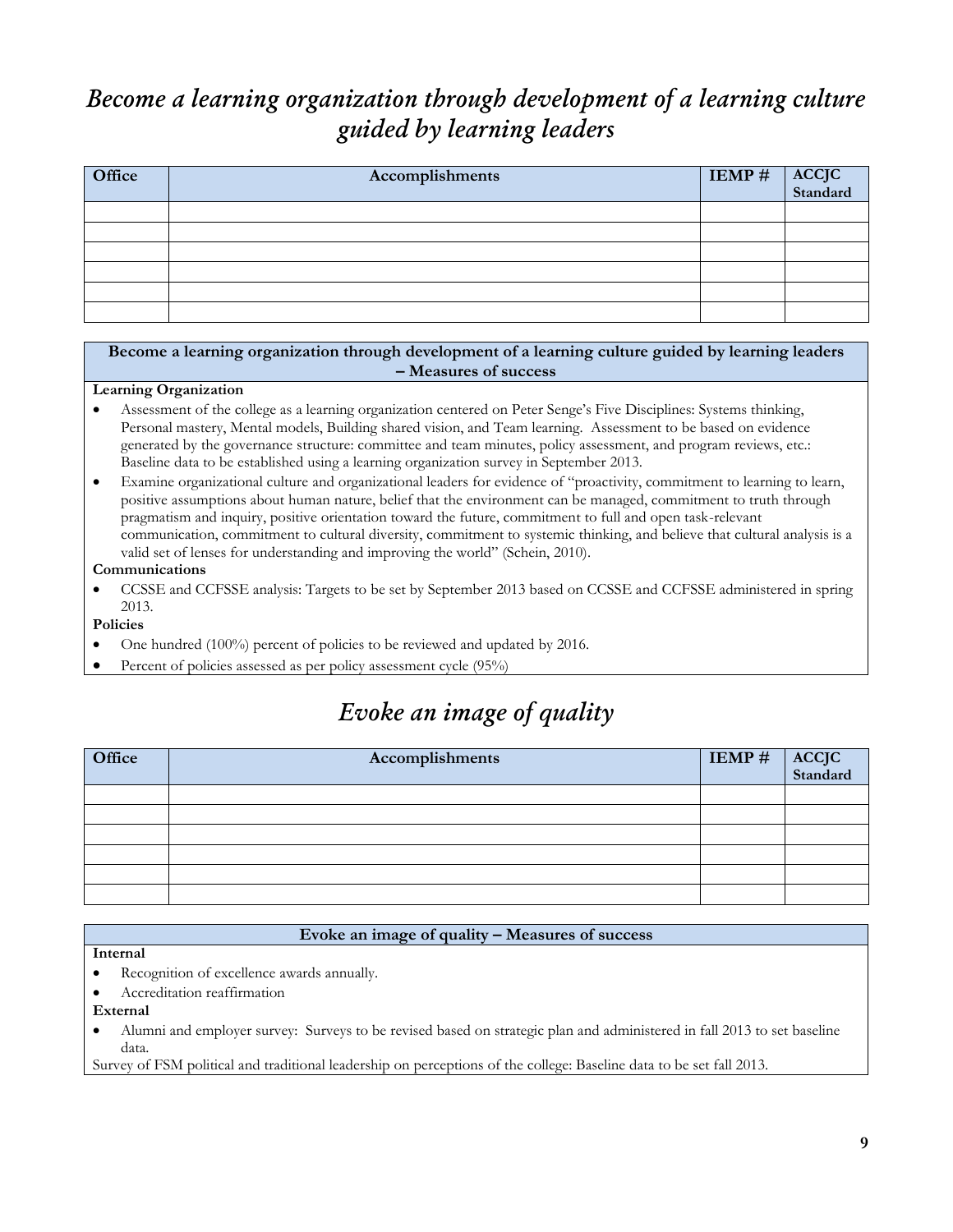# *Department Response to Self-Identified Issues: Planning Agendas*

| Office    | <b>Planning Agenda Item</b>                                                                                                                                                                                                                                                                                                                                                                                                                                                                                                 | <b>ACCJC</b><br><b>Standard</b> | Work Completed & Evidence |
|-----------|-----------------------------------------------------------------------------------------------------------------------------------------------------------------------------------------------------------------------------------------------------------------------------------------------------------------------------------------------------------------------------------------------------------------------------------------------------------------------------------------------------------------------------|---------------------------------|---------------------------|
| HR        | The college through its DAP and ICs,<br>will continue to monitor the faculty<br>evaluations for ratings on<br>"professionalism" to ensure that the<br>college's code of ethics is being<br>followed. Reviews of student rating of<br>faculty will also be monitored to<br>ensure that the code of ethics is<br>maintained.                                                                                                                                                                                                  | IIA7a (1<br>of 1)               |                           |
| <b>HR</b> | The Personnel Committee is<br>developing a policy to address the<br>disruptive resignations specifically for<br>instructors. The human resources<br>office in consultation with the campus<br>directors and vice presidents will<br>provide a revised recruitment plan with<br>timelines to be used at all sites by fall<br>2010.                                                                                                                                                                                           | IIIA1(1)<br>of 1)               |                           |
| <b>HR</b> | Human resources office will complete<br>the first supervisors training by the end<br>of 2009 after traveling to Yap and<br>FMI. The college will ensure<br>supervisors are properly dealt with<br>through section XVIII Section XIV<br>Termination, Section XV Employee<br>Discipline and Protection, & XVI<br>Grievance Procedures by tracking<br>employees who are evaluated late. The<br>college will complete and implement<br>the revised management tool;<br>Appendix K by spring 2010 followed<br>by more trainings. | IIIA1b(1)<br>of 1)              |                           |
| <b>HR</b> | The college will have all functional<br>responsibilities reflect the code of<br>professional ethics.                                                                                                                                                                                                                                                                                                                                                                                                                        | IIIA1d(1)<br>of 1)              |                           |
| HR        | The college will implement the revised<br>recruitment plan, the proposed<br>procedures for creating new positions<br>and using part-time contracts. The<br>college is scheduled to implement new<br>salary schedules by 2012 resulting from<br>the job audit being carried out at this<br>time.                                                                                                                                                                                                                             | IIIA2(1)<br>of $1)$             |                           |
| HR        | The college will continue to document<br>and utilize the information provided in<br>the trip reports to the sites assessing<br>current practices in this area and make<br>necessary improvements. Enforce                                                                                                                                                                                                                                                                                                                   | IIIA3(1)<br>of 1)               |                           |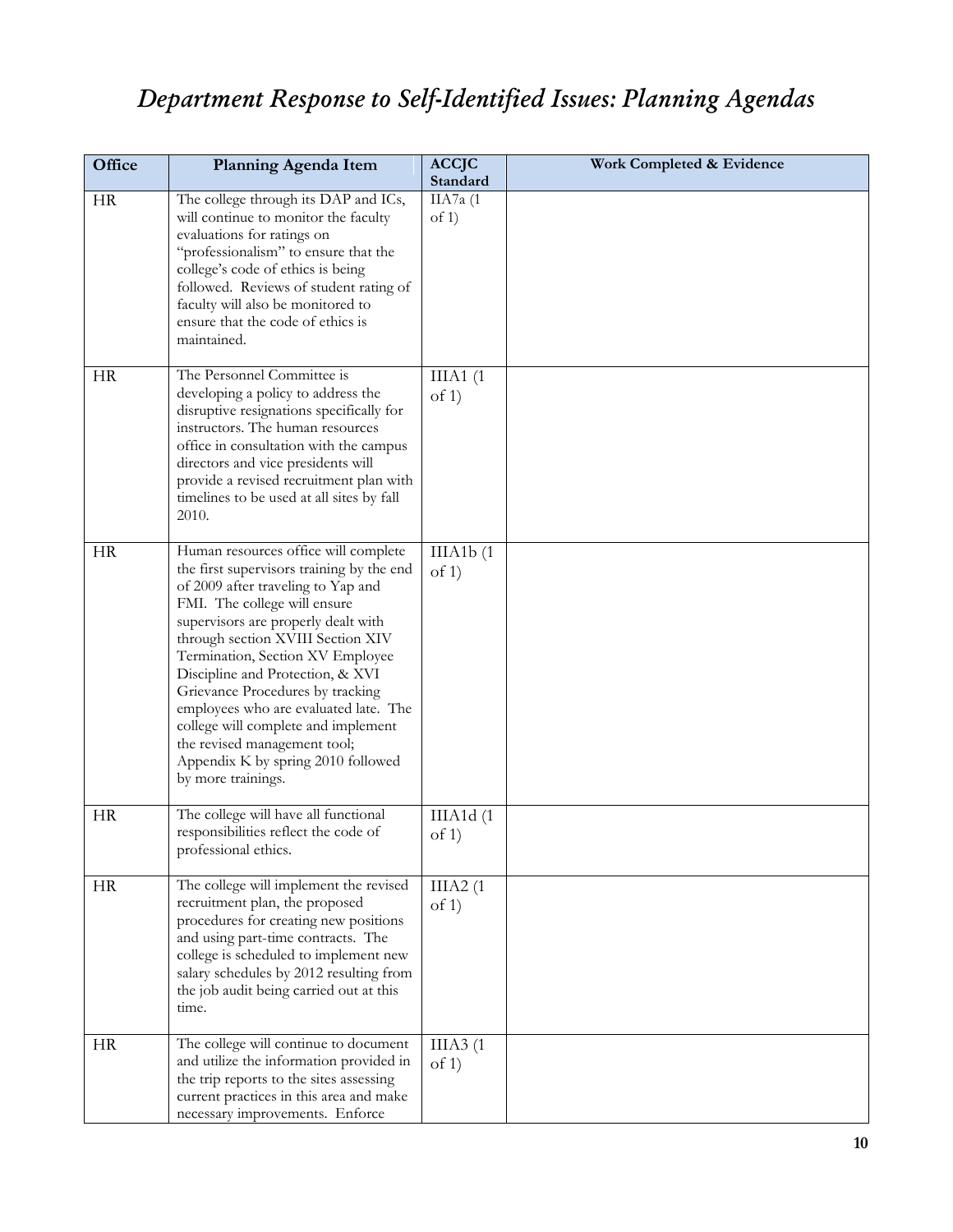| Office    | <b>Planning Agenda Item</b>                                                                                                                                                                                                                                                                                                                                                                                                     | <b>ACCJC</b><br>Standard | Work Completed & Evidence                                                                                                                                                                                                                                                                     |
|-----------|---------------------------------------------------------------------------------------------------------------------------------------------------------------------------------------------------------------------------------------------------------------------------------------------------------------------------------------------------------------------------------------------------------------------------------|--------------------------|-----------------------------------------------------------------------------------------------------------------------------------------------------------------------------------------------------------------------------------------------------------------------------------------------|
|           | section XV of the personnel policies<br>and procedures manual and monitor<br>subsequent inconsistencies.                                                                                                                                                                                                                                                                                                                        |                          |                                                                                                                                                                                                                                                                                               |
| <b>HR</b> | Training will be provided to all<br>personnel who by virtue of their<br>positions are directly involved in the<br>recruitment process to ensure this<br>standard is maintained.                                                                                                                                                                                                                                                 | ШАЗа (1<br>of $1)$       |                                                                                                                                                                                                                                                                                               |
| <b>HR</b> | The personnel committee will research<br>and recommend a policy on personnel<br>records by the end of academic year<br>2010.                                                                                                                                                                                                                                                                                                    | IIIA3b(1)<br>of 1)       |                                                                                                                                                                                                                                                                                               |
| <b>HR</b> | Complete and implement the<br>scorecard and continue to update the<br>institutional key indicators to support<br>policy development and decision<br>making.                                                                                                                                                                                                                                                                     | IIIA4(1)<br>of $1)$      |                                                                                                                                                                                                                                                                                               |
| <b>HR</b> | The college will establish well-defined<br>communication channels for students<br>in all six sites by the end of year 2009.<br>Through the participation of students<br>in the nine standing committees, data<br>will be collected and used to generate<br>ideas for improvement.                                                                                                                                               | IIIA4c(1)<br>of 1)       |                                                                                                                                                                                                                                                                                               |
| HR        | Supervisors when recommending staff<br>development requests from the<br>committee must ensure that learning<br>needs are clearly articulated and meet<br>with plans.                                                                                                                                                                                                                                                            | IIIA5(1)<br>of $1)$      |                                                                                                                                                                                                                                                                                               |
| F & M     | Although the balanced scored indicates<br>there are sufficient classrooms, Yap<br>site has sub-standard classrooms that<br>do not promote adequate learning<br>environments, thus requiring<br>implementation of the institution's<br>capital improvement project budget<br>plan. Develop a facilities master plan<br>that reflects the enrollment trends,<br>needs for programs and services<br>throughout the system (SPG3A). | IIIB(1 of<br>2)          | The Facilities Master Plan Study has been<br>completed that included facilities condition<br>assessment and cost for replacement of the facilities<br>that are deemed beyond repair. The master plan will<br>be submitted to FSM National Government and<br>JEMCO by August 2014 for funding. |
| F & M     | Provide for training of state campus<br>staff in standards, reporting, and<br>monitoring (SPG9).                                                                                                                                                                                                                                                                                                                                | IIIB(2 of<br>2)          | Completed the 2014 preventative maintenance<br>workshop on the week of April 14-17. Yap Campus<br>supervisors will be scheduled for soon.                                                                                                                                                     |
| F & M     | Continue to improve preventative<br>maintenance programs at all sites by<br>improving scheduling, monitoring, and<br>reporting as cited in SPG3B.                                                                                                                                                                                                                                                                               | IIIB1a $(1)$<br>of $3)$  | Four out of six site have implemented the<br>preventative maintenance program however still<br>needs some improvements in funding,<br>implementation reporting and monitoring.                                                                                                                |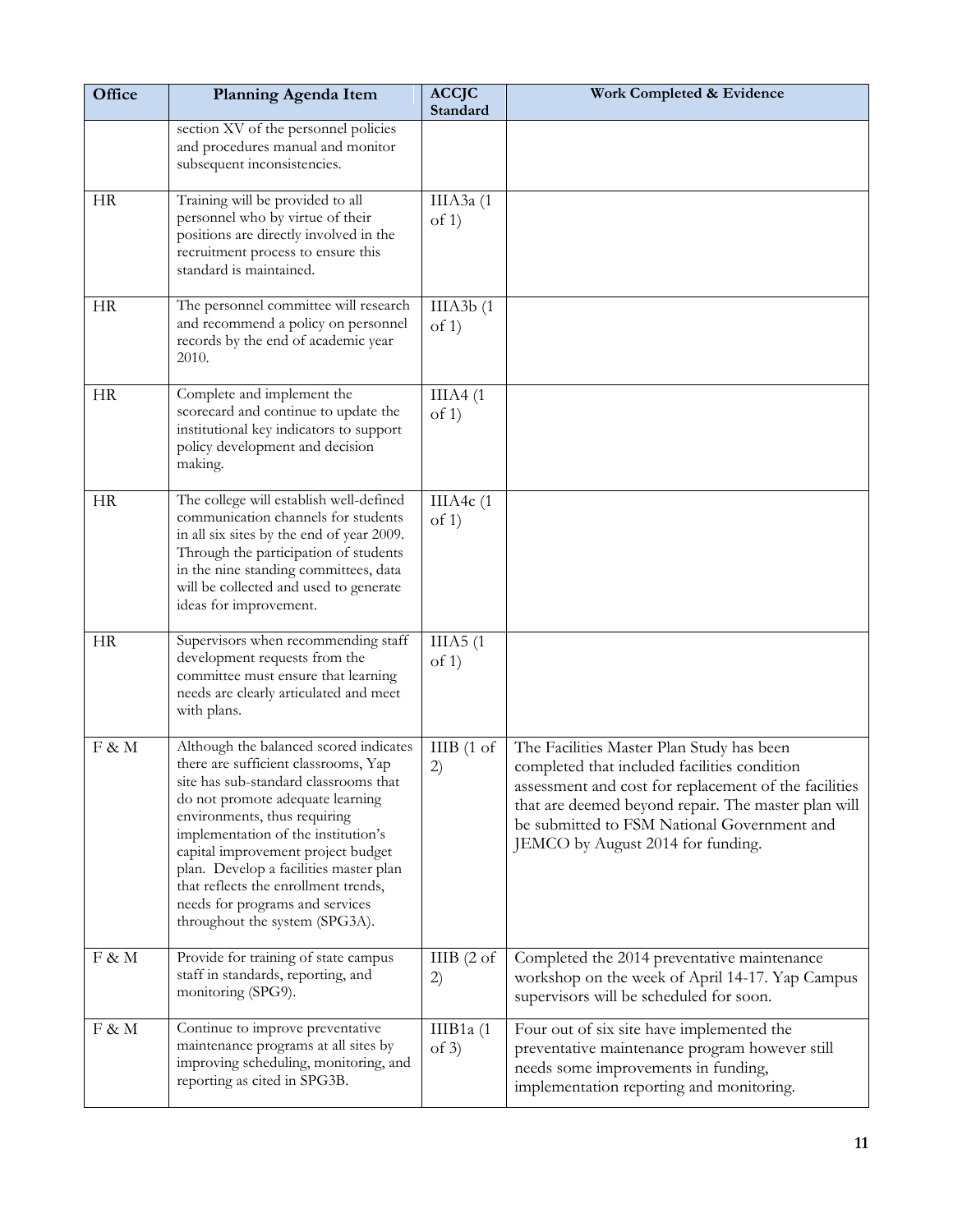| Office | Planning Agenda Item                                                                                                                                                                                                                                                                                                                                                                                                                                             | <b>ACCJC</b><br>Standard | Work Completed & Evidence                                                                                                                                                                                                                                                                                                                                                                     |
|--------|------------------------------------------------------------------------------------------------------------------------------------------------------------------------------------------------------------------------------------------------------------------------------------------------------------------------------------------------------------------------------------------------------------------------------------------------------------------|--------------------------|-----------------------------------------------------------------------------------------------------------------------------------------------------------------------------------------------------------------------------------------------------------------------------------------------------------------------------------------------------------------------------------------------|
| F & M  | Pursue funding from the compact<br>infrastructure maintenance funds<br>(IMF) to accommodate facility<br>maintenance needs of the college<br>(SPG3B)                                                                                                                                                                                                                                                                                                              | IIIB1a $(2)$<br>of $3)$  | Submission of the Facilities Master Plan Study to<br>JEMCO is scheduled for August JEMCO meeting<br>in Hawaii.                                                                                                                                                                                                                                                                                |
| F & M  | Provide staff training in facilities and<br>safety inspections, and monitoring<br>along reference materials (SPG9).                                                                                                                                                                                                                                                                                                                                              | IIIB1a $(3)$<br>of $3)$  | Completed the 2014 preventative maintenance<br>workshop on the week of April 14-17. Yap Campus<br>supervisors will be scheduled for soon.                                                                                                                                                                                                                                                     |
| F & M  | Continue with inspection of facilities<br>for safety and accessibility and make<br>necessary improvements as required.<br>Provide training and reference<br>materials for state sites' staff relating to<br>standards and monitoring systems or<br>methods. Establish standard reporting<br>forms for purposes of monitoring and<br>assuring compliance. Assist state sites<br>in preparing and implementing<br>preventative maintenance programs<br>$(SPG3B)$ . | IIIB1b(1)<br>of 1)       | Four out of six site have implemented the<br>preventative maintenance program however still<br>needs some improvements in funding,<br>implementation reporting and monitoring.<br>Completed the 2014 preventative maintenance<br>workshop on the week of April 14-17. Yap Campus<br>supervisors will be scheduled for soon.<br>The workshop included emphasis on assess and<br>safety issues. |
| F & M  | Continue to assist state sites to<br>improve methods of collecting,<br>monitoring, reporting, and analyzing<br>data relating to facilities and efficiency<br>of operations. Improve consistency of<br>the current system at the national site<br>and train staff to evaluate data<br>collected (SPG3A), SPG3B, &<br>SPG3C).                                                                                                                                      | IIIB2(1)<br>of 1)        | Four out of six site have implemented the<br>preventative maintenance program however still<br>needs some improvements in funding,<br>implementation reporting and monitoring.<br>Completed the 2014 preventative maintenance<br>workshop on the week of April 14-17. Yap Campus<br>supervisors will be scheduled for soon.                                                                   |
| F & M  | Continue to solicit support for capital<br>funding through the FSM National<br>Government and implement the CIP<br>budget plan (SPG3A).                                                                                                                                                                                                                                                                                                                          | IIIB2a $(1)$<br>of 1)    | The Facilities Master Plan Study has been<br>completed that included facilities condition<br>assessment and cost for replacement of the facilities<br>that are deemed beyond repair. The master plan will<br>be submitted to FSM National Government and<br>JEMCO by August 2014 for funding.                                                                                                 |
| F & M  | Develop a policy to standardize<br>requests for capital projects and<br>facilities to ensure that facility needs,<br>standards, and the review of processes<br>are routed properly prior to approval<br>(SPG3A&C).                                                                                                                                                                                                                                               | IIIB2b(1)<br>of 2)       | Physical Resources Requisition form have been<br>developed with the required approval of the VP for<br>Administrative Services to ensure that appropriate<br>offices are informed and prepared in advance for<br>planning as well as funding for the project and<br>maintenance are allocated for.                                                                                            |
| F & M  | Ensure that all grant applications are<br>routed through the PRC committee for<br>approval prior to their submission.                                                                                                                                                                                                                                                                                                                                            | IIIB2b(2)<br>of $2)$     | Physical Resources Requisition form have been<br>developed with the required approval of the VP for<br>Administrative Services to ensure that appropriate<br>offices are informed and prepared in advance for<br>planning as well as funding for the project and<br>maintenance are allocated for.                                                                                            |
| BO     | Complete then implement the<br>streamlining of operations at the<br>college as recommended through the<br>2009 President's Retreat.                                                                                                                                                                                                                                                                                                                              | $\text{HID}$ (1 of<br>1) |                                                                                                                                                                                                                                                                                                                                                                                               |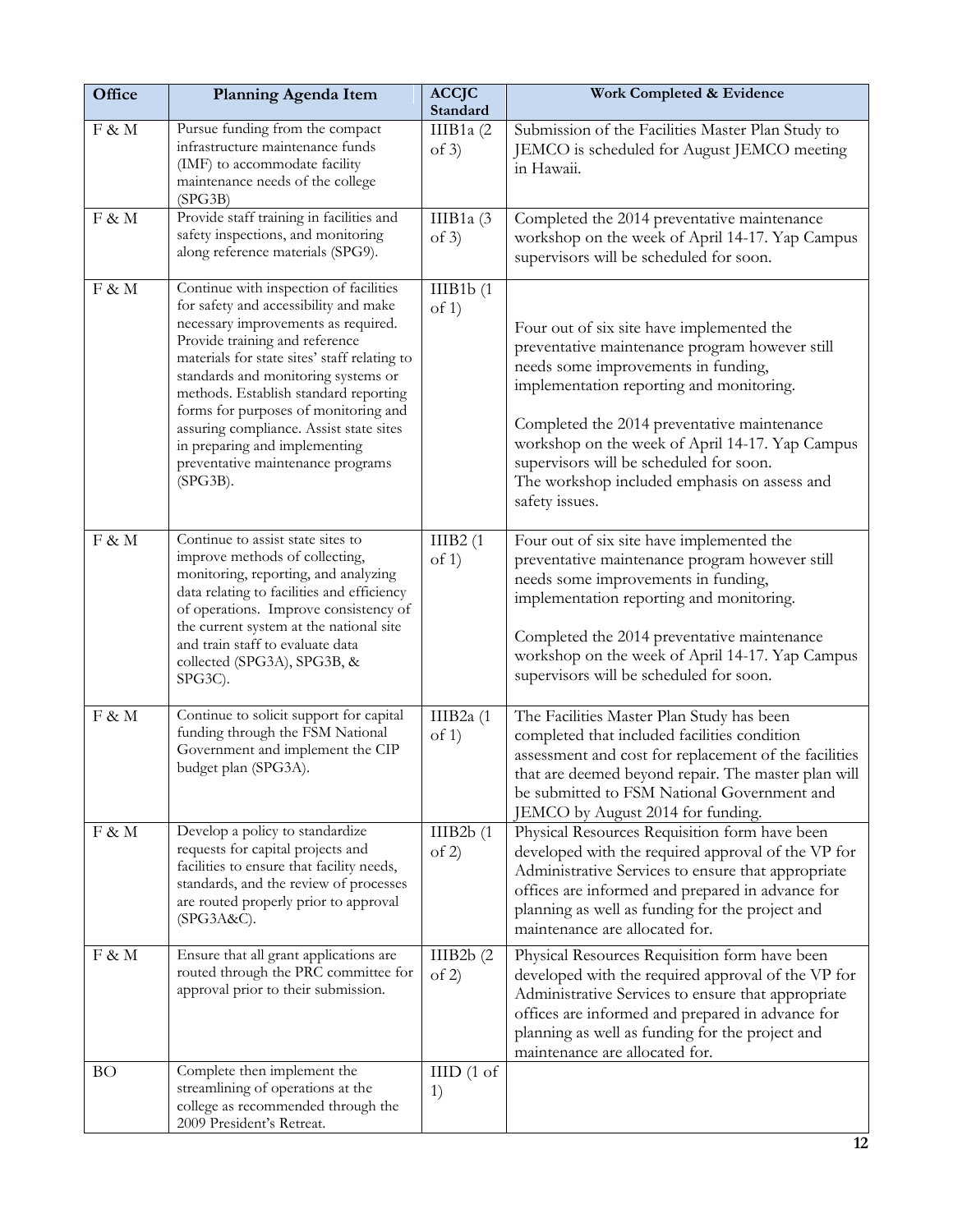| Office          | Planning Agenda Item                                                                                                                                                                                                   | <b>ACCJC</b><br>Standard        | Work Completed & Evidence |
|-----------------|------------------------------------------------------------------------------------------------------------------------------------------------------------------------------------------------------------------------|---------------------------------|---------------------------|
| <b>BO</b>       | To implement effective enrollment<br>management to maximize the services<br>provided by the college to the<br>community and eventually generate<br>stable financial resources for the<br>college.                      | HID1(1)<br>of $2)$              |                           |
| <b>BO</b>       | To consider results of the assessment plan<br>in the allocation of resources and in<br>determining expenditure budgets of offices<br>and campuses.                                                                     | IIID1(2)<br>of 2)               |                           |
| <b>BO</b>       | Continue to provide budget<br>information to appropriate college<br>committees and offices to promote the<br>continuous improvement cycle which<br>incorporates both planning and<br>resource allocation.              | IIID1b(1)<br>of 2)              |                           |
| <b>BO</b>       | To pursue the development of a policy<br>for graduated tuition increases over the<br>next 10 years.                                                                                                                    | IIID1b(2)<br>of 2)              |                           |
| <b>BO</b>       | To continue monitoring projected<br>revenue budget with actual revenue,<br>and handle appropriate actions in a<br>timely manner if there are significant<br>shortfalls.                                                | IIID1c(1)<br>of 2)              |                           |
| <b>BO</b>       | To consider enrollment trends and<br>other related information that can<br>provide realistic projection of revenue<br>from tuition and fees.                                                                           | IIID1 $c(2)$<br>of 2)           |                           |
| AS<br><b>BO</b> | To evaluate the existing budget<br>process to ensure efficiency of the<br>college's planning and resource<br>allocation.                                                                                               | IIID1d(1)<br>of $1)$            |                           |
| <b>BO</b>       | To complete the audit within the<br>period of three months instead of the<br>required timeline of six months, and to<br>maintain the best opinion that an<br>auditor can render in an audit of<br>financial statement. | IIID $2a(1)$<br>of $1$ )        |                           |
| <b>BO</b>       | To create a Business Office webpage<br>so that financial reports can be<br>conveniently accessed by the college<br>community at any time.                                                                              | IIID2b(1)<br>of 1)              |                           |
| <b>BO</b>       | To increase fund raising activities to<br>generate more funds for the<br>endowment.                                                                                                                                    | IIID2c-e<br>$(1 \text{ of } 2)$ |                           |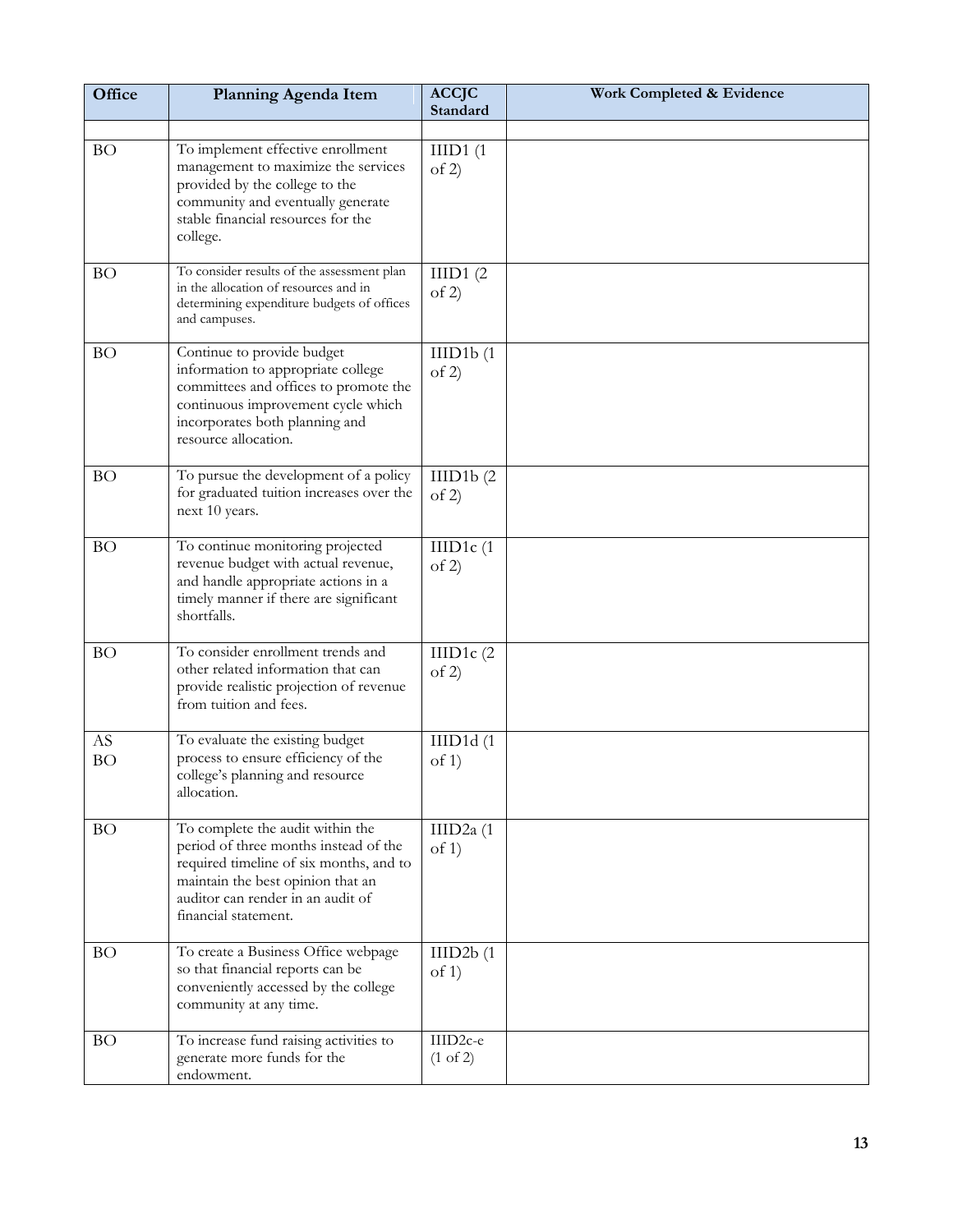| Office    | Planning Agenda Item                                                                                                                                                                 | <b>ACCJC</b><br>Standard          | Work Completed & Evidence |
|-----------|--------------------------------------------------------------------------------------------------------------------------------------------------------------------------------------|-----------------------------------|---------------------------|
| <b>BO</b> | To continually review and update the<br>financial management policies and<br>procedures.                                                                                             | $IIID2c-e$<br>$(2 \text{ of } 2)$ |                           |
| <b>BO</b> | To develop a website for business<br>office to provide easy access to all<br>fiscal policies and procedures including<br>templates of forms and reports to the<br>college community. | IIID2g(1)<br>of $1$               |                           |
| <b>BO</b> | To finalize and implement the<br>assessment tools that will be used by<br>offices in assessing the effectiveness of<br>respective programs and services                              | IIID3(1)<br>of $1$ )              |                           |